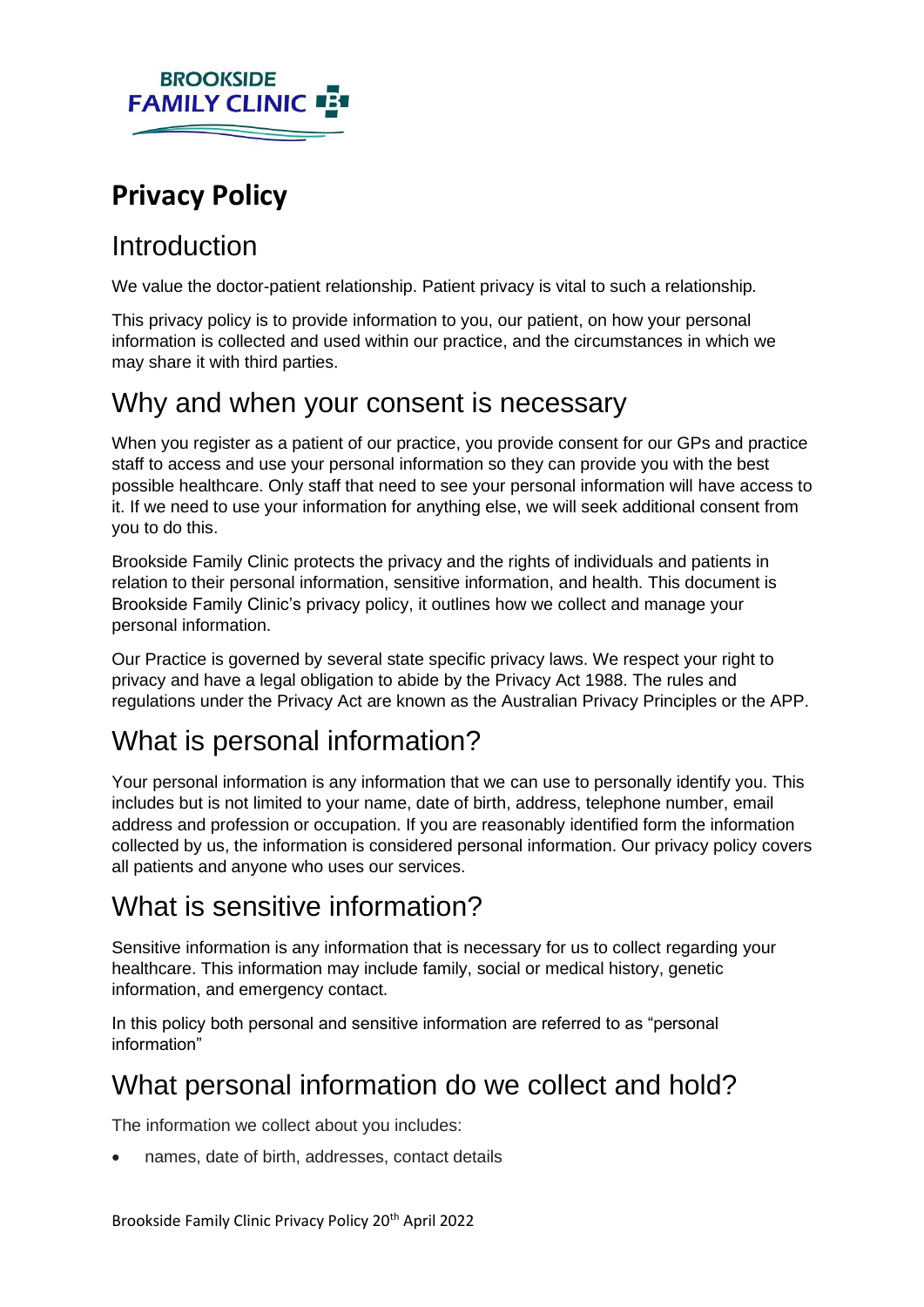# **BROOKSIDE FAMILY CLINIC**

- medical information including medical history, medications, allergies, adverse events, immunisations, social history, family history and risk factors
- Medicare number (where available) for identification and claiming purposes
- healthcare identifiers
- health fund details.

We may also collect some information that is not personal information because it does not identify you or anyone else. For example, we may collect anonymous answers to surveys.

# Electronic Communication Policy

Our practice is mindful that even if patients have provided electronic contact details, they may not be proficient in communicating via electronic means and patient consent needs to be obtained before engaging in electronic communication.

Electronic communication includes email, facsimile, and Short Message Service (SMS). Communication with patients via electronic means is conducted with appropriate regard to privacy. Our practice does not

When exchanging sensitive patient information to other health professionals our practice ensures that this is done safe, secure, and efficient. Our practice uses a secure messaging system because it is the safest, most secure, and most efficient communication method.

Email is not considered a secure form of communication and as such our practice does not shard your personal or sensitive information via email.

#### How do we collect your personal information?

We collect your personal information directly from you unless it is unreasonable or impracticable to do so. When collecting personal information from you, we may collect it in ways including:

- by you completing one of our patient registration forms;
- or disclosed by you during a consultation with your GP, one of our Registered Nurses or Allied Health
- Professionals
- In some circumstances personal information may also be collected from other sources. Often this is because it is
- not practical or reasonable to collect it from you directly. This may include information from:
- your guardian or responsible person
- other involved healthcare providers, such as specialists, allied health professionals, hospitals, community health
- services and pathology and diagnostic imaging services
- your health fund, Medicare, or the Department of Veterans' Affairs (as necessary).
- We may also collect your personal information when you telephone us or make an online appointment.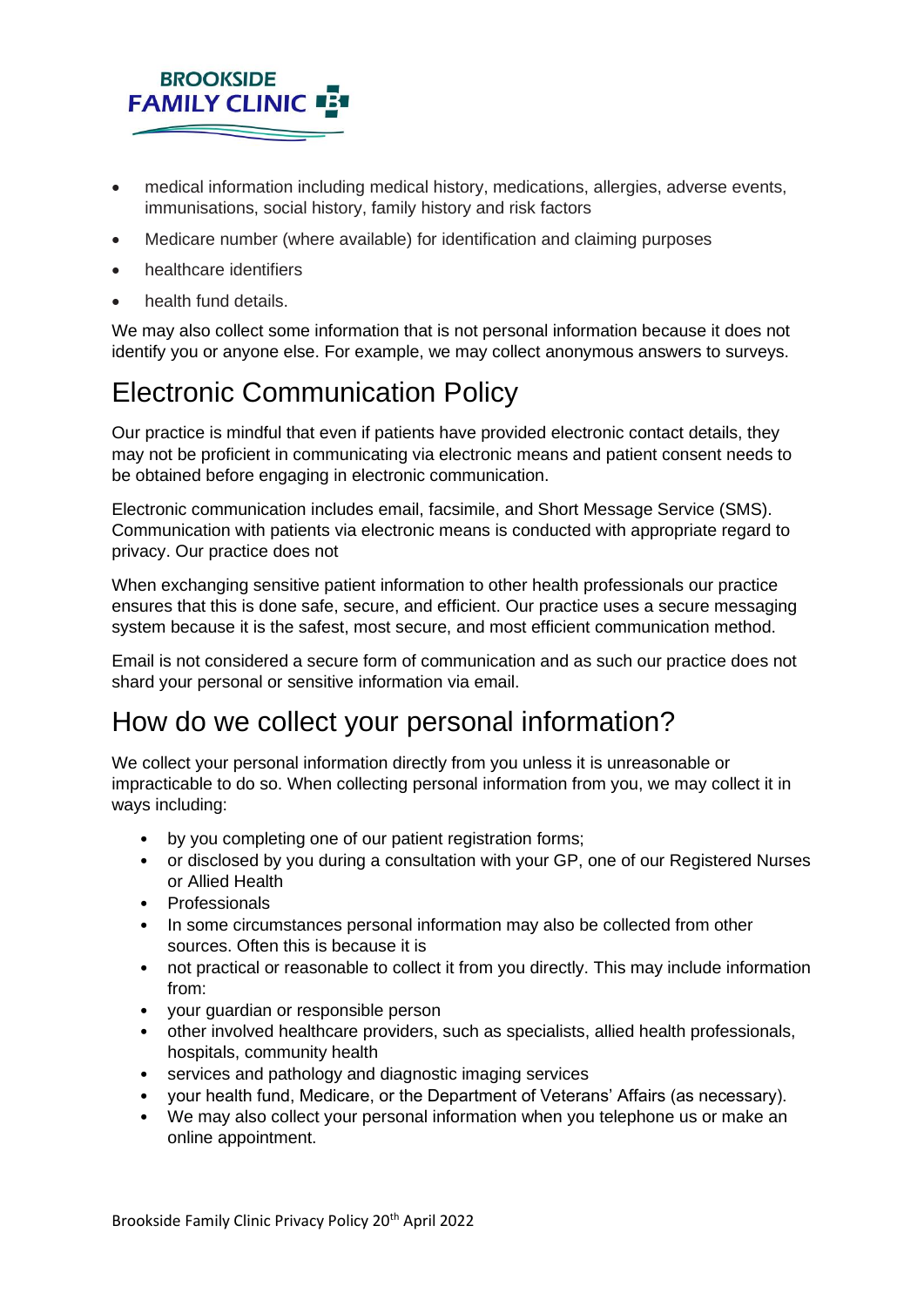

#### How to deal us anonymously

You have the right to deal with us anonymously or under a pseudonym unless it is impracticable for us to do so or unless we are required or authorised by law to only deal with identified individuals

## What happens if we can't collect your personal information?

If you do not provide us with the personal information required:

- We may not be able to provide the requested services to you, either to the same standard or at all; or
- your diagnosis and treatment may be inaccurate or incomplete.
- there may be risks to your health outcome

#### Why do we collect, use, hold and share your personal information?

Our practice will need to collect your personal information to provide healthcare services to you. Our main purpose for collecting, using, holding and sharing your personal information is to manage your health. We also use it for directly related business activities, such as financial claims and payments, practice audits and accreditation, and business processes (eg staff training).

- to deliver medical services and treatment to you, and to enable you to be attended by medical practitioners,
- registered nurses and other allied health professionals at Brookside Family Clinic;
- for organizational, administrative and billing purposes;
- to keep your contact details up to date;
- to process and respond in the event that a complaint is made by you;
- to comply with any law, rule, regulation, decision or direction of a regulator, or in cooperation with any
- governmental authority;
- for the purposes of data research and analysis including conducting clinical trials and proactive screenings and
- for the purpose of sending you direct marketing communications in relation to these;
- for inclusion in a recall and reminder system to be advised of follow up visits and health promotion;
- to answer enquiries and provide information or advice about existing services and all matters relevant to the
- services we provide to you;
- to meet requirements of notification to our medical defence organisations or insurers.

Your personal information is not shared, sold, rented or disclosed other than as described in this Privacy Policy or as permitted under the Act.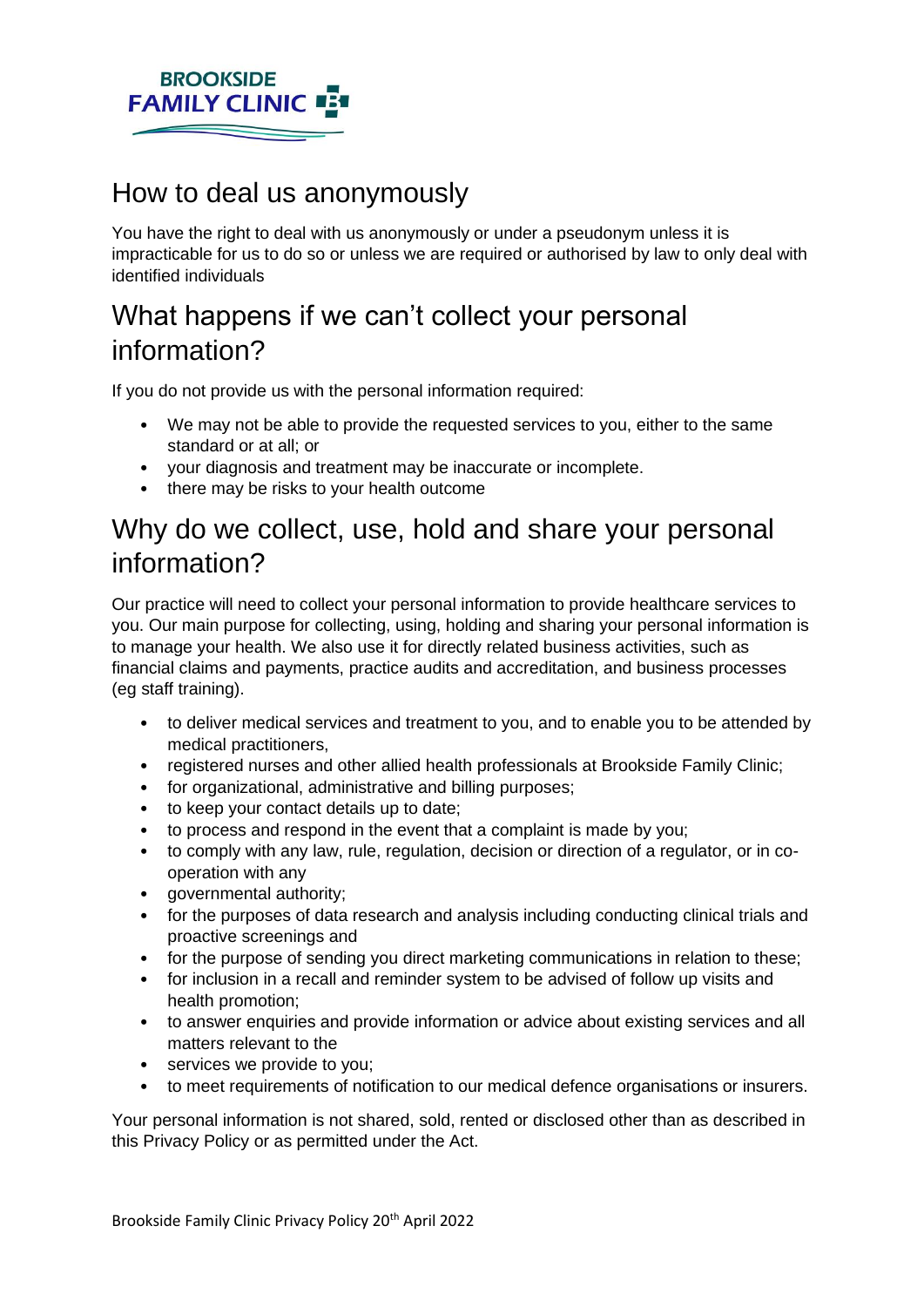

## How do we store and protect your personal information?

Your personal information is stored electronically.

Our practice is considered paperless and has systems in place to protect the privacy, security, quality, and integrity of the personal health information held electronically. Appropriate staff members are trained in computer security policies and procedures.

All personal information including patient health records, visual records (X-rays, CT scans, videos and photos), and audio recordings are stored electronically.

Our practice ensures that our practice computers and servers comply with the RACGP computer security checklist and that:

- computers are only accessible via individual password access to those in the practice team who have
- appropriate levels of authorisation.
- computers have screensavers or other automated privacy protection devices are enabled to prevent
- unauthorised access to computers.
- servers are backed up and checked at frequent intervals, consistent with a documented business continuity plan.
- back up information is stored in a secure off-site environment.
- computers are protected by antivirus software that is installed and updated regularly
- computers connected to the internet are protected by appropriate hardware/software firewalls.
- we have a business continuity plan that has been developed, tested and documented.
- The quality of the personal information we hold.
- All staff and contractors must sign confidentiality agreements prior to commencing work with our practice.

It is most important that we have up to date personal information on your file. Please ensure that any changes to your personal information are updated promptly with our reception staff. Out of date or incorrect information could lead to adverse health outcomes.

#### When, why and with who do we share your personal information?

Sometimes we are required to share your personal information:

- with third parties who work with our practice for business purposes, such as accreditation agencies or information
- technology providers these third parties are required to comply with APPs and this policy
- with other healthcare providers
- when it is required or authorised by law (eg court subpoenas)
- when it is necessary to lessen or prevent a serious threat to a patient's life, health or safety or public health or

Brookside Family Clinic Privacy Policy 20<sup>th</sup> April 2022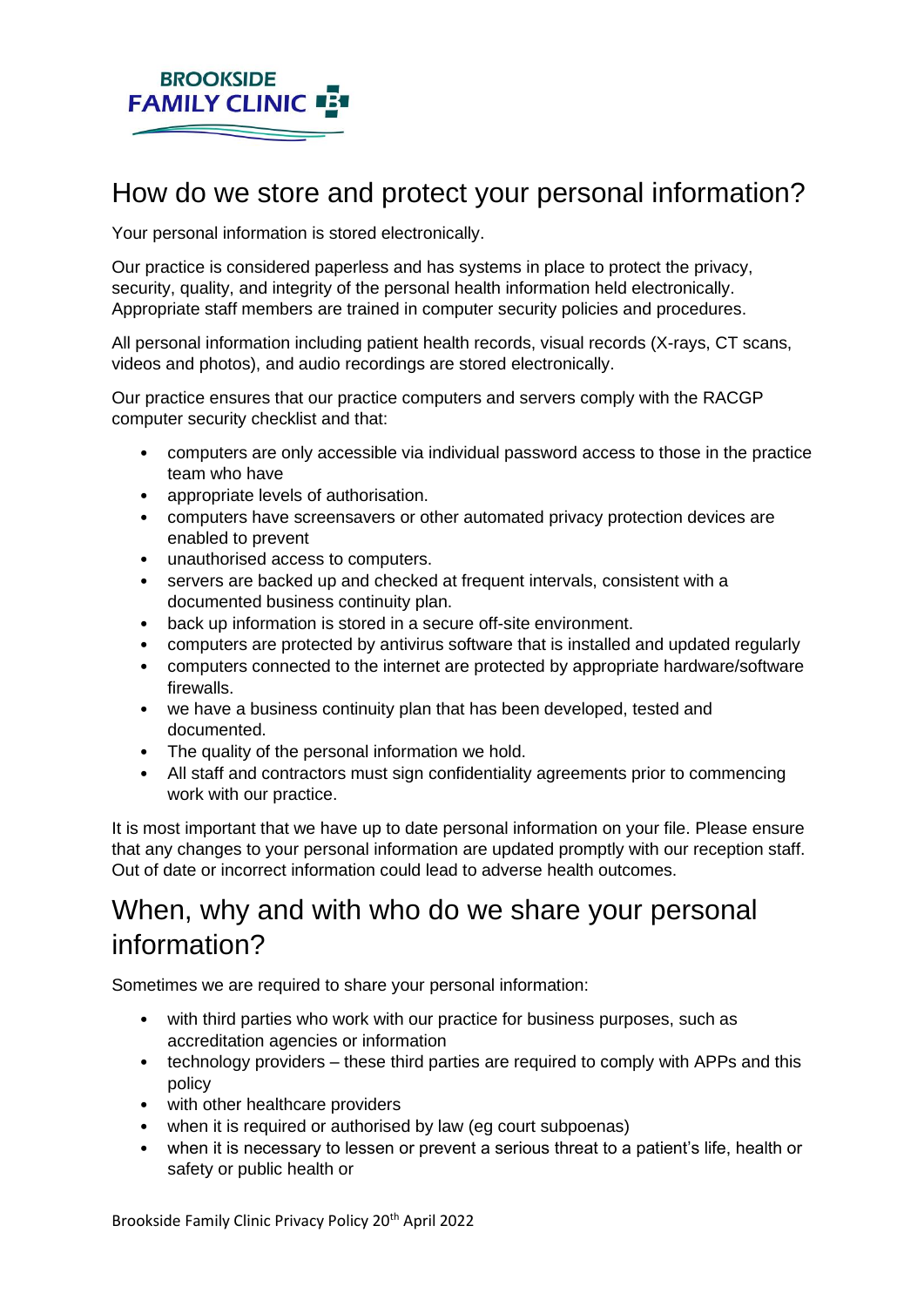#### **BROOKSIDE FAMILY CLINIC**

- safety, or it is impractical to obtain the patient's consent
- to assist in locating a missing person
- to establish, exercise or defend an equitable claim
- for the purpose of confidential dispute resolution process
- when there is a statutory requirement to share certain personal information (eg some diseases require mandatory notification)
- during the course of providing medical services, through eTP, My Health Record (eg via Shared Health Summary, Event Summary).

Only people who need to access your information will be able to do so. Other than in the course of providing medical services or as otherwise described in this policy, our practice will not share personal information with any third party without your consent.

#### Direct marketing materials

We may send you information our about services that we consider may be of interest to you. This information may be sent via sms, email or post in accordance with all marketing laws such as the Spam Act 2003. You can opt out of receiving such material from us at any time. Please inform our reception staff if you do not wish to receive this information from us.

#### How can you access and correct your personal information at our practice?

You have the right to request access to, and correction of, your personal information.

Our practice acknowledges patients may request access to their medical records. We require you to put this request in writing to:

#### **The Practice Manager**

Brookside Family Clinic PO Box 2245 Mitchelton Qld 4053

Our practice will respond to your request for access within 30 days. There is a fee for access to information. This fee covers any administrative costs associated with access. The fee for access to records is \$60.00 plus gst and is to be paid in full prior to access.

There may be instances where we cannot grant you access to the personal information we hold; however, we will only do so in accordance with our rights and obligations under the Act. For example, we may need to refuse access if granting access would interfere with the privacy of others or if it would result in a breach of confidentiality. If that happens, we will give you written reasons for any refusal.

Our practice will take reasonable steps to correct your personal information where the information is not accurate or up to date. From time to time, we will ask you to verify that your personal information held by our practice is correct and current. You may also request that we correct or update your information and you should make such requests in writing to The Practice Manager. Our practice will respond to your request within 30days.